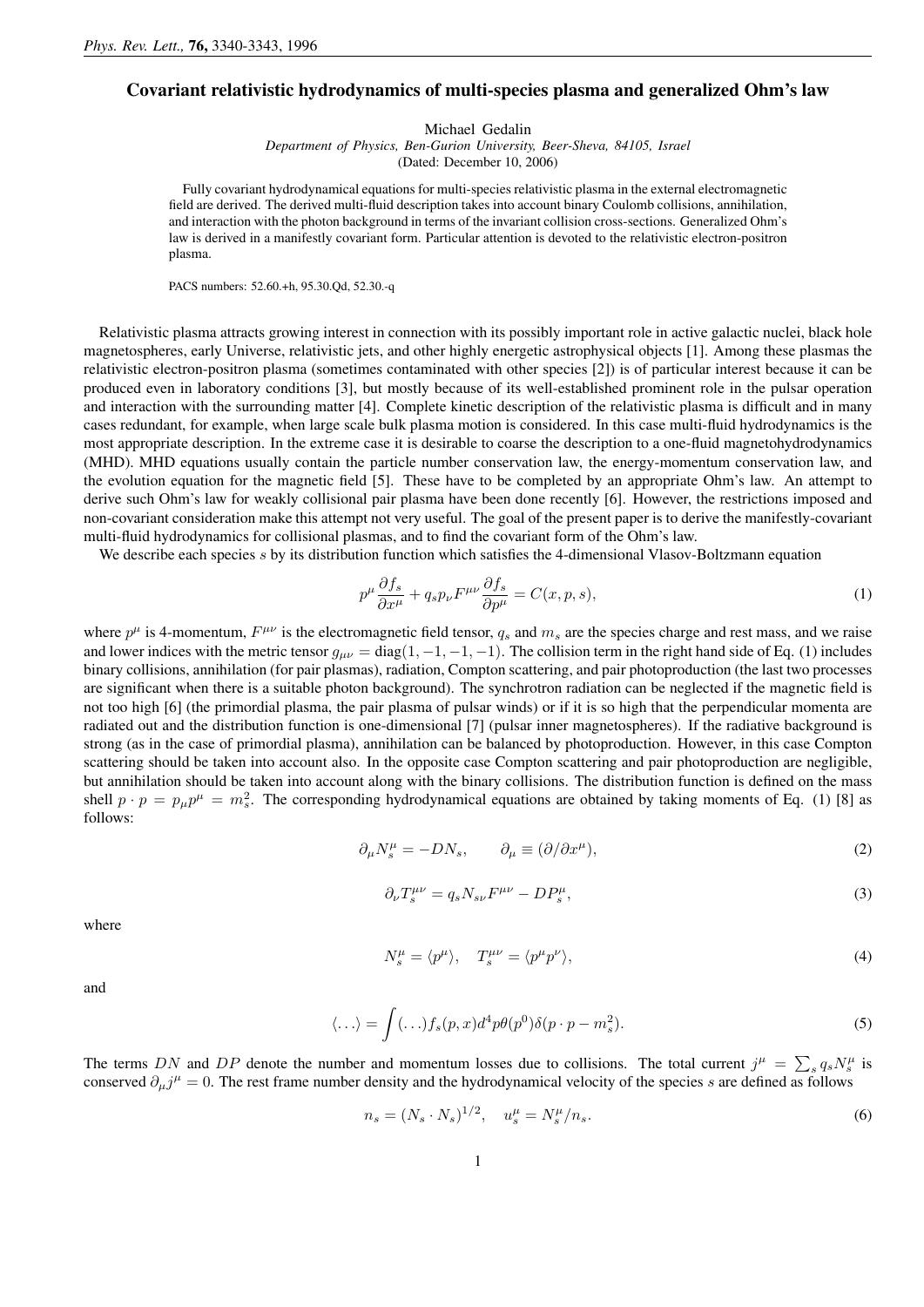Let us consider first the Coulomb collision term. It does not contribute to  $DN$ . To estimate the contribution to  $DP$  we represent the colliding species as beams with 4-velocities  $u_s^{\mu}$  and particle momenta  $p_s^{\mu} = m_s u_s^{\mu}$ . According to Ref. 8 the collision rate  $\Gamma_{ss'}$  can be written as  $\Gamma_{ss'} = n_s n_{s'} \sigma_{ss'} F_{ss'}$ , where  $n_s$  and  $n_{s'}$  are the invariant rest frame densities,  $\sigma_{ss'}$  is the invariant cross-section, and  $F_{ss'} = \sqrt{(u_s \cdot u_{s'})^2 - 1}$  is the invariant flux. It is easy to show that the average momentum change per collision [8] can be written as  $\Delta p_s^{\mu} = (m_s m_{s'}/(m_s + m_{s'})) \Pi_{ss'}^{\mu\nu}(u_{s\nu} - u_{s'\nu})$ , where the projection operator  $\Pi_{ss'}^{\mu\nu} = g^{\mu\nu} - P^{\mu}P^{\nu}/(P \cdot P), P = p_s + p_{s'}$ , reflects the fact that the energy of each colliding particle does not change in the center-of-mass frame. More generally,  $\Gamma_{ss'}\Delta p_s^{\mu}$  should be averaged over the distributions of both species. We shall write the result of averaging in a model form as follows:

$$
DP_s^{(c)\mu} = -\sum_{s'\neq s} n_s n_{s'} \frac{m_s m_{s'}}{m_s + m_{s'}} \sigma_{ss'}^{(c)} F_{ss'} (u_s^{\mu} - u_{s'}^{\mu}). \tag{7}
$$

The quantities  $\sigma$  and F are determined by the invariant averaging and, therefore, are invariant also. The projection operator disappears due to the averaging over directions. Similarly, for the annihilation one can write

$$
DP^{(a)\mu} = -\sum_{s'=-s} m_s n_s n_{s'} \sigma_{ss'}^{(a)} F_{ss'} u_s^{\mu},\tag{8}
$$

$$
DN^{(a)} = -\sum_{s'=-s} n_s n_{s'} \sigma_{ss'}^{(a)} F_{ss'},
$$
\n(9)

where the summation is over particle-antiparticle pairs only. In the same way, the hydrodynamical friction term for the Compton scattering can be described as follows:

$$
DP_{s\gamma}^{\mu} = -\sigma_{s\gamma} n_s n_{\gamma} m_s (u_s^{\mu} - u_{\gamma}^{\mu}), \qquad (10)
$$

where  $n_{\gamma}$  and  $u_{\gamma}$  are the density and hydrodynamical 4-velocity of the photon background. We shall not write the corresponding expression for photoproduction, assuming that either it balances annihilation, or that the photon background is negligible. Anomalous resistivity due to scattering on the turbulence is more difficult to estimate. It can be probably taken into account phenomenologically by introducing

$$
DP^{(an)\mu} = -\nu_s^{(an)}(u_s^{\mu} - U_0^{\mu}),\tag{11}
$$

where  $U_0^{\mu}$  is the proper frame velocity (see below),  $\nu_s$  is the corresponding collision frequency, and the momentum-energy conservation is ensured by the requirement  $\sum_{s} DP_s^{(an)\mu} = 0$ .

Mass loading also can be taken into account in the above equations by introducing appropriate source terms in DN and DP. For example, is the mass loading is due to the shock passage through a cold matter, the source terms can be written as follows (cf. Ref. 9):

$$
DN_l = n_l \delta(V_{sh}^\mu x_\mu - C), \quad DP_l^\mu = V_{sh}^\mu n_l m \delta(V_{sh}^\mu x_\mu - C), \tag{12}
$$

where  $V_{sh}^{\mu}$  is the shock velocity and  $V_{sh}^{\mu}x_{\mu} = C$  is the equation for the propagation of the shock front. We shall not consider the mass loading in the present paper.

In order to derive Ohm's law a proper magnetohydrodynamical (MHD) frame should be specified. In contrast with nonrelativistic MHD, choice of such a frame is not unique [8]. Usual procedure of introducing the mass flow velocity encounters difficulties, in particular, in the case of the electron-positron plasma [10]. Since it is natural in the collisionless case to write one of MHD equations as the particle number conservation law, we choose the Wigner-Ekkart velocity [8] as the MHD frame velocity [11] (subscript 0):

$$
n_0 U_0^{\mu} = \sum_s n_s u_s^{\mu}.
$$
 (13)

In this case a simple transformation gives

$$
E^{\mu} = U_{0\nu} F^{\mu\nu} = \sum_{s} \frac{1}{n_0 q_s} T_{s,\nu}^{\mu\nu} + \sum_{s,s'} \frac{1}{n_0 q_s} D P_s^{\mu},\tag{14}
$$

where  $E^{\mu}$  is the electric field in the MHD frame, and the above expressions should be substituted for  $DP_s^{\mu}$ . Eq. (14) is the generalized relativistic Ohm's law, expressed in the manifestly covariant form. In the general multi-fluid case, it cannot be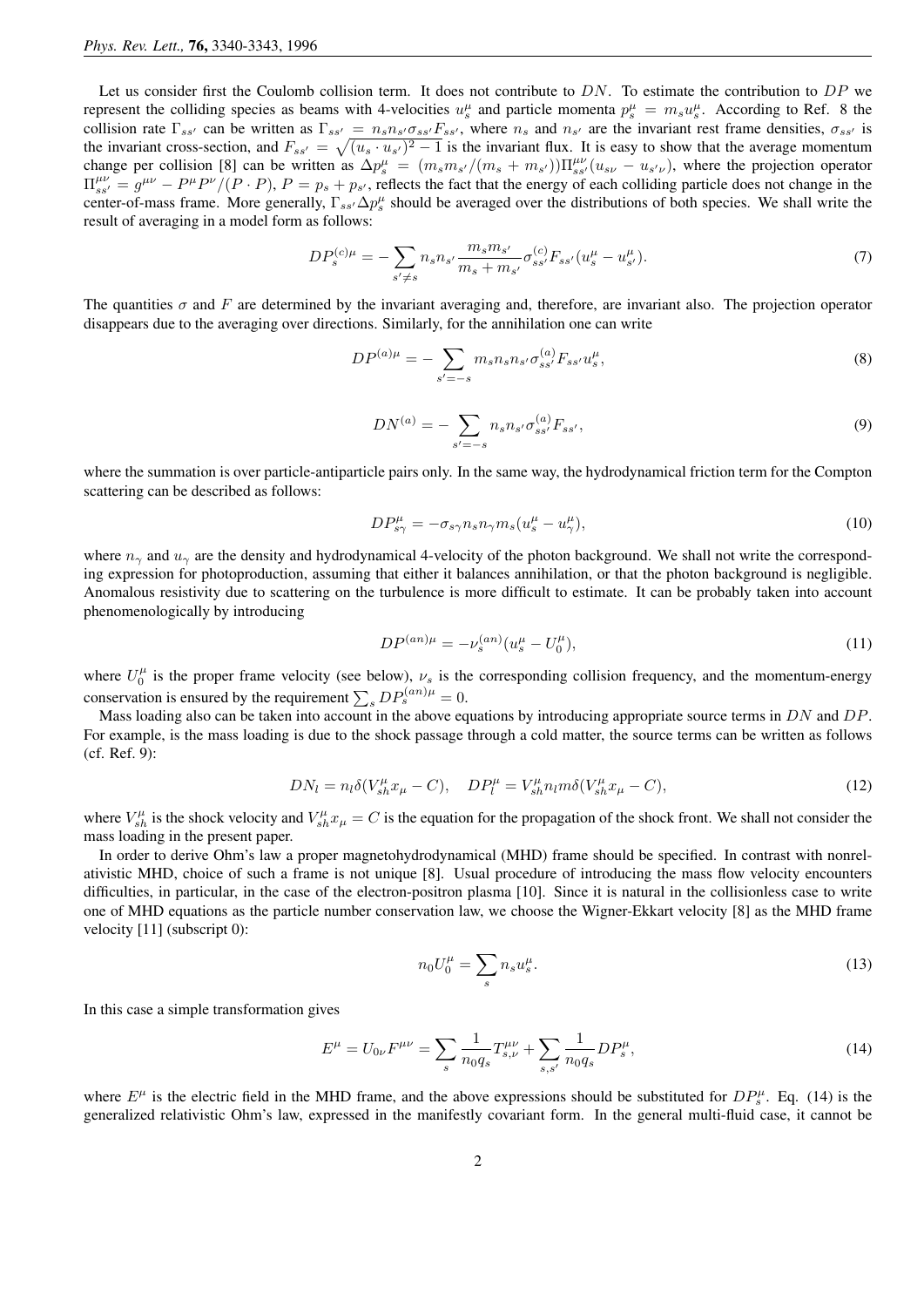expressed using only MHD velocity  $U_0$  and current  $j^\mu = \sum_s q_s N_s^\mu$ , in contrast with the usual nonrelativistic two-species case, where such reduction is possible since the fluid velocity can be identified with the ion velocity, while electrons carry the current.

Further simplification is possible when there occurs a copious production of relativistic (electron-positron) pairs. In this case the electron-positron plasma can be assumed symmetric:  $n_+ = n_- = n$ . We shall assume complete symmetry and distribution isotropy for simplicity, which means

$$
T_s^{\mu\nu} = (\rho_s + p_s)u_s^{\mu}u_s^{\nu} - p_s g^{\mu\nu}, \tag{15}
$$

where  $\rho$  is the energy density and p is the pressure, and  $\rho_+ = \rho_- = \rho$  and  $p_+ = p_- = p$ . In this case the chosen frame is also the quasineutrality frame, zero mass flow frame, and zero momentum flux frame. It is easy to find

$$
u_{\pm}^{\mu} = \frac{n_0}{2n} U_0^{\mu} \pm \frac{1}{2en} j^{\mu},\tag{16}
$$

and the generalized Ohm's law takes the following simple form (such simple form is achieved only in the case of symmetric pair plasma):

$$
E^{\mu} = \frac{1}{n_0} \partial_{\nu} \left[ \frac{n_0}{2e^2 n^2} (\rho + p) (U_0^{\mu} j^{\nu} + U_0^{\nu} j^{\mu}) \right] + \eta j^{\mu}, \tag{17}
$$

where

$$
\eta = \eta^{(c)} + \eta^{(a)} + \eta^{(an)} + \eta_{\gamma},\tag{18}
$$

$$
\eta^{(c)} = \frac{nm}{n_0 e^2} \sigma^{(c)} F, \quad \eta^{(a)} = \frac{nm}{2n_0 e^2} \sigma^{(a)} F, \quad \eta^{(an)} = \frac{\nu^{(an)}}{n n_0 e^2}, \quad \eta_{\gamma} = \frac{n_{\gamma} m}{n_0 e^2} \sigma_{\gamma}.
$$
 (19)

The first term in the right hand side of Eq. (17) is a relativistic generalization of the nonrelativistic inertial term. It is small for slow motions in a dense collisional plasma, but can be substantial and dominate in a dilute almost collisionless plasma [10] typical, for example, for pulsar magnetospheres [4]. In the dense primordial lepton plasma with strong photon background [12] the annihilation resistivity  $\eta^{(a)}$  can be neglected. In the opposite case of the negligible photon background the Compton resistivity  $\eta_{\gamma}$  is absent.

A priori neglecting the inertial term (as done in Ref. 6) means  $j^{\mu} = 0$  and is meaningless. Instead, we shall consider the MHD limit of large spatial and temporal scales of variations and  $|j_\mu| \ll en$ . In this case we can ignore in the lowest order the difference between  $u_{\pm}^{\hat{\mu}}$  and  $U_0^{\mu}$  and Eq. (17) takes the following single-fluid form:

$$
E^{\mu} = \frac{1}{n_0 e^2} \partial_{\nu} \left[ \frac{p_0 + \rho_0}{n_0} (U_0^{\mu} j^{\nu} + U_0^{\nu} j^{\mu}) \right] + \eta j^{\mu}, \qquad (20)
$$

where  $p_0 + \rho_0 = 2(p + \rho)$  and  $n_0 = 2n$ . The usual decomposition of the electromagnetic tensor  $F^{\mu\nu} = (E^{\mu}U_0^{\nu} - E^{\nu}U_0^{\mu}) +$  $\epsilon^{\mu\nu\alpha\beta}(U_{0\alpha}B_{\beta})$  (see. e.g. Ref. 5) gives in the MHD limit the following:

$$
\epsilon^{\mu\nu\alpha\beta}(U_{0\alpha}B_{\beta})_{,\nu} = 4\pi j^{\mu},\tag{21}
$$

$$
\epsilon^{\mu\nu\alpha\beta} (U_{0\alpha} E_{\beta})_{,\nu} + (U_0^{\mu} B^{\nu} - U_0^{\nu} B^{\mu})_{,\nu} = 0, \tag{22}
$$

where  $\epsilon^{\mu\nu\alpha\beta}$  is the completely antisymmetric tensor,  $\epsilon^{0123} = 1$ , and  $E^{\mu}$  and  $B^{\mu}$  are the electric and magnetic field defined in the MHD frame. These should be completed with the MHD equations of continuity and motion, which take the following form:

$$
(n_0 U_0^{\mu})_{,\mu} = -\frac{2n_0 e^2}{m} \eta^{(a)},\tag{23}
$$

$$
[(p_0 + \rho_0)U_0^{\mu}U_0^{\nu}]_{,\nu} = j_{\nu}F^{\mu\nu} - n_0^2 e^2 \eta^{(a)}U_0^{\mu} - n_0 e^2 \eta_{\gamma}(U_0^{\mu} - u_{\gamma}^{\mu}), \tag{24}
$$

Eqs. (20-24) constitute the complete set of extended MHD for relativistic pair plasma. This set can be applied to the description of the bulk flow of the electron-positron wind. It is also the appropriate basis for the analysis of the resistive MHD shocks and reconnection processes in such plasmas. In both last cases the derivative term in Eq. (20) would be of significance, since the spatial gradients become substantial (cf. Ref. 13). Relative importance of the inertial and resistive contributions is, of course, different in different systems. For example, the electron-positron plasma in the pulsar magnetosphere is almost collisionless [4, 7]. Therefore, at large scales it behaves as an ideal relativistic MHD fluid, while at smaller scales the derivative term in Eq. (20) should be taken into account. On the other hand, in the case of the relativistic electron-positron jet with a strong ambient radiation (see, for example, [14]) the resistive contribution in the Ohm's law is determined by the interaction with the